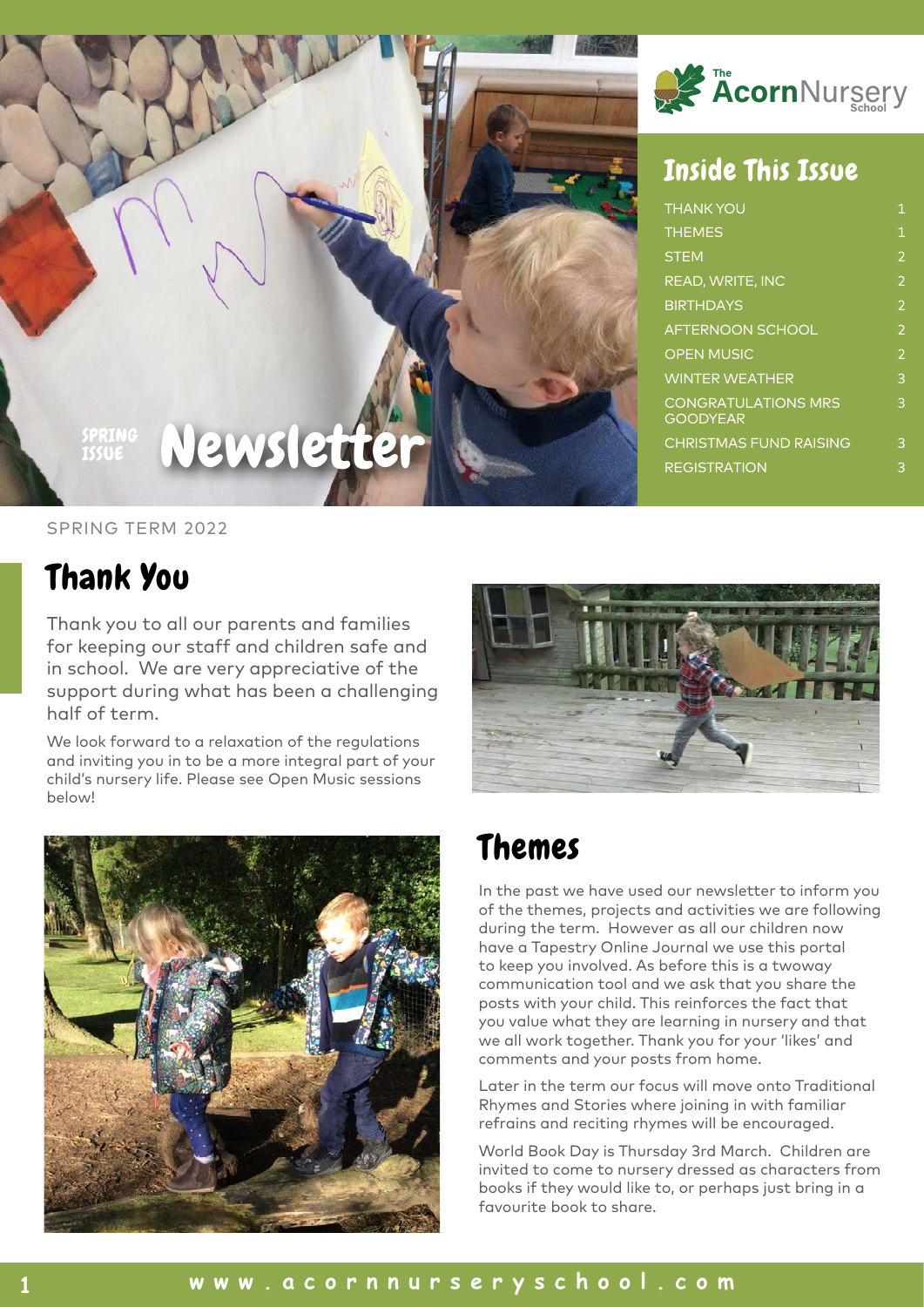# STEM (Science, Technology, Engineering and Maths)

Our Foundation Stage children will be working in small groups on activities designed to encourage curiosity, problem solving and sharing of ideas. Mrs Quinn is leading this programme. During the first challenge the children will be making shakers to investigate materials and create different sounds. More exciting projects to come!

### Afternoon School

A warm welcome to the new families who have joined us this term. The children have settled well under the experienced care of Mrs Sayers , Mrs Cowsill and Miss Blair and are developing interests in all our afternoon activities.



### Open Music

We are planning to hold Open Music sessions for you to view the magical lessons of Mrs Milner and Mrs Risby (maximum of 2 people per family to attend):

| <b>Thursday 31st March</b> | 2.00 - 2.20 Mrs Sayer's Afternoon Group<br>2.30 - 2.50 Mrs Cowsill's Afternoon Group<br>(Do attend even if it is not your afternoon) |
|----------------------------|--------------------------------------------------------------------------------------------------------------------------------------|
|                            | Wednesday 30th March 10.30 Morning Yellow Group<br>11.00 Morning Blue Group                                                          |
| <b>Thursday 31st March</b> | 10.30 Morning Green Group<br>11.00 Morning Red Group                                                                                 |

Could we encourage you to follow the links to the songs on our web site so that you can sing on your way to school?

https://www.acornnurseryschool.com/spring-music-morning-school/

https://www.acornnurseryschool.com/afternoon-school-music-2021/

### Read, Write, Inc

This programme is now underway. Children in Foundation Stage are introduced to a letter in a fun way once a week. They practice making the sound and writing the letter correctly. Please don't worry if your child isn't particularly interested at this stage. Simply bringing attention to letters (particularly in their name) sows the seeds for later in their development.

## Birthdays

If you would like to bring in a birthday cake may we ask for bite size sponge cakes without icing or shop bought madeleines. Alternatively you might consider the birthday child brings in a book for nursery instead of cake.

### Facebook

We would like to make children's faces on visible on our Acorn Nursery School Face Book Page. We will be forwarding paperwork on this shortly but in the meantime could I ask that if you **DO NOT**  want your child's face to be visible , to inform us.

#### **2 www.acornnurseryschool.com www.acornnurseryschool.com**